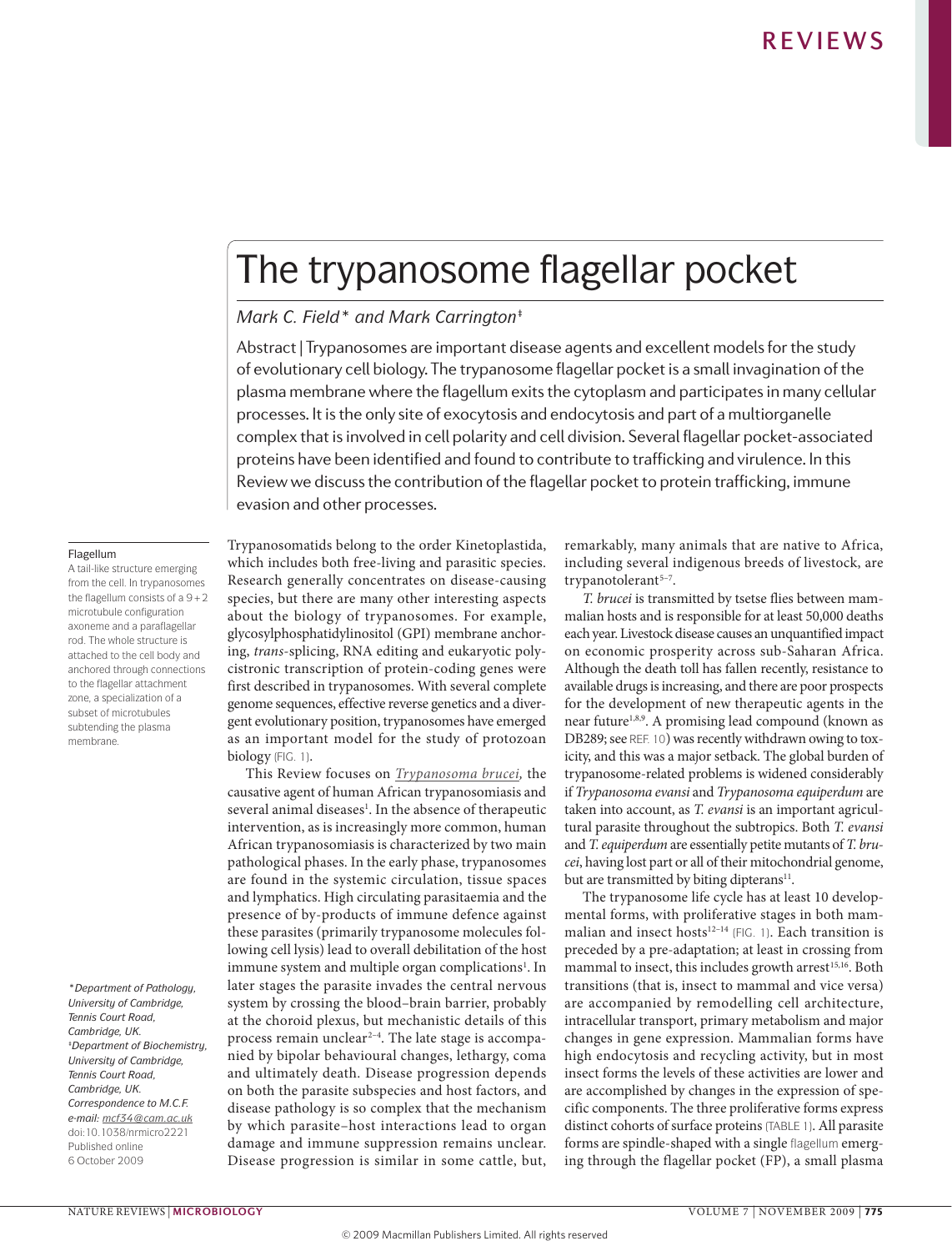membrane invagination at the base of the flagellum. The FP is close to the basal body, which is itself attached to the kinetoplast (the mitochondrial genome) $17,18$  (FIG. 2). The basic cellular architecture is highly conserved with other Kinetoplastids, for example *Leishmania* spp. and *[Trypanosoma](http://www.ncbi.nlm.nih.gov/sites/entrez?Db=genomeprj&cmd=ShowDetailView&TermToSearch=9530) cruzi*.

*T. brucei* remains in the host bloodstream, lymphatic system and tissue spaces, placing a high burden on immune evasion mechanisms. The primary survival strategy of the parasite is antigenic variation, which is achieved



**Nature Reviews** | **Microbiology** animal reservoirs. The animal reservoirs encompass both Figure 1 | **life cycles of trypanosomes. a** | Dual cycle between the definitive host (the tsetse fly), humans and sylvatic (native wild) and domesticated agricultural animals, providing a double challenge to control; a difficult to eradicate natural reservoir of parasites and a negative impact on susceptible domestic species. **b** | Simplified life cycle emphasizing the alternation between amplification and differentiation. Infected mammals harbour high numbers of dividing long slender forms of the parasites in their bloodstream and tissue spaces. Long slender forms differentiate to a short stumpy form, which is pre-adapted to the insect vector and is growth arrested. At some point invasion of the central nervous system (CNS) occurs, with serious clinical implications. Transfer of the short stumpy form to the insect vector in a blood meal is accompanied by rapid differentiation to the procyclic form, which re-enters the cell cycle. Multiple differentiation stages, with a non-obligatory meiotic and sexual phase, are required to generate the mammalian infective metacyclic forms (not shown). Metacyclic forms reside in the salivary glands and are also growth arrested. Transfer of these parasites back to a mammalian host during feeding completes the life cycle. See text for discussion of the multiple changes that accompany progression through the life cycle. Several stages have been omitted from this figure for clarity.

by sequential expression of antigenically distinct variant surface glycoproteins (VSG)<sup>19</sup>, and as a result this precludes any prospect for facile vaccination. A second mechanism is efficient removal of surface-bound immune factors, including immunoglobulins<sup>20-22</sup>, through capping and internalization. Additional processes include restriction of invariant receptors in the FP, rendering them inaccessible to host immune effectors, and expression of receptors that can sequester factors secreted by innate immune cells23–25. In this Review we describe the architecture of the trypanosome FP and highlight the contribution of this organelle to processes such as protein trafficking, cell signalling and immune evasion.

### Maintenance of cellular architecture

The spindle shape of the trypanosome results from a spiralled subpellicular array of interlinked microtubules that must accommodate growth and cell division<sup>18,26,27</sup>; remodelling of the cytoskeleton facilitates the distinct morphologies of the various developmental forms<sup>28,29</sup>. Subpellicular microtubules are nucleated at points in the microtubule array and orientated with their plus ends at the posterior pole26. A single flagellum originates at the basal body with the plus ends of the axonemal microtubules anteriorally disposed and contributes to the positioning of the basal body<sup>30,31</sup> (FIG. 3). The flagellum exits the cell through a gap in the microtubule array and a corresponding invagination of the plasma membrane, which forms the FP. The flagellum runs along the cell body in a left-handed spiral towards the anterior pole and is held in place by the flagellum attachment zone (FAZ), which is composed of punctate transmembrane junctions<sup>32</sup>. Four cytoplasmic microtubules are nucleated close to the basal body and run around the flagellar pocket and along the entire FAZ to the anterior cellular pole. As the plus ends of this microtubule quartet are at the anterior end, they have the opposite polarity to the subpellicular array microtubules. The basal body is physically connected to the kinetoplast, the mitochondrial DNA, by a tripartite attachment complex spanning both mitochondrial membranes<sup>17</sup>.

Replication of the flagellum, which is an integral part of the cell cycle, has been described in greater detail for the form for the parasite that resides in insects (procyclic form). The new flagellum emerges from the FP, grows and extends along the cell body, the tip remaining adjacent to the old flagellum. In procyclics the tip is held to the side of the old flagellum by the flagellar connector, a transmembrane complex of unknown composition<sup>33,34</sup>. Once the flagellar connector reaches a fixed point along the old flagellum, migration stops but growth of the new flagellum continues, and the basal bodies separate<sup>35</sup>, with the new basal body and FP moving towards the posterior pole of the cell. If the growth of the new flagellum axoneme is restricted, the daughter FP has an incorrectly formed collar and, as a result, proteins that are usually restricted to the FP diffuse into the plasma membrane<sup>36</sup>.

The cellular morphology differs between distinct forms of trypanosomes with regard to the relative positions of the nucleus, kinetoplast (and therefore

### Basal body

An organelle that is formed from the centriole and, in the case of many flagellates, that acts as the base of the flagellum from which the axoneme is built. There are two basal bodies per cell, only one of which gives rise to a flagellum. Duplication of basal bodies is a key step in early mitosis.

#### Variant surface glycoprotein

(VSG). A ~60kDa glycosylphosphatidylinositol-anchored glycoprotein that is expressed on the surface of African trypanosomes at extreme density. By sequentially expressing distinct VSG genes, trypanosomes achieve antigenic variation.

#### Facile vaccination

Vaccination against bacterial infections using heat killed bacteria or surface proteins, which can be regarded as facile (that is, easy), at least conceptually. Such approaches have not been successful against many protozoan parasites.

#### Subpellicular array

A regularly spaced microtubule array that is located just beneath the plasma membrane in trypanosomes and is responsible for maintaining the shape of the cell.

#### Axoneme

The inner core of the flagellum and cilia in eukaryotes. Most possess nine outer ring microtubule doublets and an inner central pair of microtubules.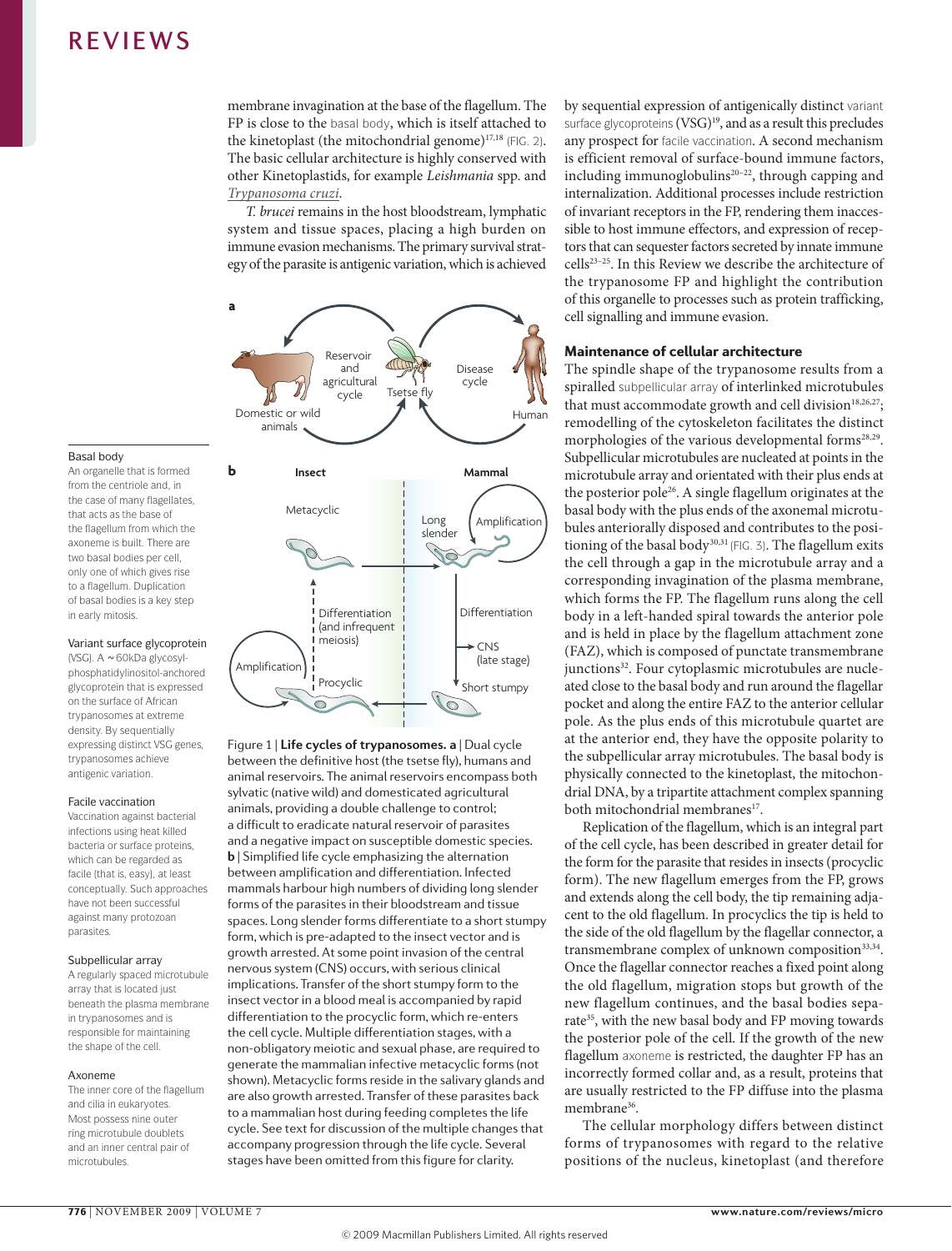| Table 1   Trypanosome surface and intracellular transport systems |                        |                          |                        |             |  |  |  |
|-------------------------------------------------------------------|------------------------|--------------------------|------------------------|-------------|--|--|--|
| <b>Molecule or activity</b>                                       | Trypomastigote         | Procyclic trypomastigote | Epimastigote           | <b>Refs</b> |  |  |  |
| Surface protein expression                                        |                        |                          |                        |             |  |  |  |
| <b>VSG</b>                                                        | 50,000,000*            | Undetectable             | <b>ND</b>              |             |  |  |  |
| Procyclin                                                         | Undetectable           | 10,000,000*              | <b>ND</b>              |             |  |  |  |
| <b>BARP</b>                                                       | Undetectable           | Undetectable             | Expressed <sup>#</sup> | 88          |  |  |  |
| ISG65                                                             | 70,000*                | Undetectable             | <b>ND</b>              | 31          |  |  |  |
| ISG75                                                             | 50,000*                | Undetectable             | <b>ND</b>              | 31          |  |  |  |
| <b>SRA</b>                                                        | Expressed <sup>#</sup> | Undetectable             | <b>ND</b>              | 40          |  |  |  |
| Transferrin receptor                                              | $2,300*$               | Undetectable             | <b>ND</b>              | 73,89       |  |  |  |
| Trafficking protein expression                                    |                        |                          |                        |             |  |  |  |
| Clathrin                                                          | High                   | Low                      | Low                    | 51          |  |  |  |
| RAB5A and RAB5B                                                   | Low                    | Low                      | Low                    | 81          |  |  |  |
| RAB11                                                             | <b>High</b>            | Low                      | Low                    | 11          |  |  |  |
| EpsinR                                                            | 10,000*                | 10,000*                  | <b>ND</b>              | 72          |  |  |  |
| <b>Activity</b> <sup>§</sup>                                      |                        |                          |                        |             |  |  |  |
| Exocytosis                                                        | Moderate               | Moderate                 | Moderate               | 16          |  |  |  |
| Recycling                                                         | <b>High</b>            | Moderate                 | <b>High</b>            | 16          |  |  |  |
| Endocytosis                                                       | Very high              | Moderate                 | <b>High</b>            | 16          |  |  |  |
|                                                                   |                        |                          |                        |             |  |  |  |

### The data are restricted to the major known proliferative stages. Estimated copy numbers are indicated by an \*. <sup>‡</sup> Quantitative data are not available. §Estimates are based on a combination of direct measurements or from the expression of marker antigens that are<br>thought to correlate with the activity through the specific trafficking pathway<sup>8</sup>. 'Modera sufficient to deliver molecules to the cell surface to fulfil biosynthetic requirements, or, in the case of endocytosis and recycling a measurable level of activity. 'High' and 'very high' are flux rates that are in excess of this level. ISG, invariant surface glycoprotein; ND, not determined; SRA, serum resistance-associated protein; VSG, variant surface glycoprotein.

basal body) and flagellum exit point along the anterior-posterior  $axis^{37}$  (FIG. 4). There is no evidence for depolymerization of the subpellicular microtubules in *T. brucei* as they remain remarkably stable throughout the cell cycle and the cell grows by the intercalation of new microtubules and not by the rearrangement of existing elements<sup>27</sup>. The movement of the FP along the anterior–posterior axis that occurs during the differentiation of bloodstream to procyclic forms of the parasite is achieved by the extension of the cytoskeleton, which moves the posterior pole away from the FP28. Transition from trypomastigote to epimastigote form (FIG. 4) occurs through movement of the nucleus towards the posterior pole, passing the FP<sup>29</sup>.

### FP architecture

The FP is a prominent and complex structure that can be easily imaged by electron microscopy (FIG. 5). There is considerable organizational complexity and precise positioning of the FP with respect to cytoskeletal elements and other organelles; investigations of markers, cell cycle positioning and three-dimensional reconstruction have provided a detailed view of these associations and organization while further highlighting complexity in the FP itself<sup>38</sup>.

The FP can be subdivided into several subdomains. The basal body may be used to define one pole of the overall structure. The FP membrane and luminal volume are asymmetric, and the organelle is precisely associated with the Golgi complex and cytoskeletal elements. The FP lumen is filled with a carbohydrate-rich matrix of poorly defined composition and unknown function. The pro-basal body is positioned close to the basal body in interphase cells. Moving distal from the basal body, the axoneme asymmetrically invades the FP membrane and lumen. A transitional zone separates the basal body from the axoneme, which has the classical 9+2 microtubule core. The paraflagellar rod (PFR) runs parallel to the axoneme, where the flagellum exits the FP to the flagellar tip; the PFR is also found in Euglenida, and, although it is not unique to trypanosomes, it is probably restricted to these two orders<sup>39</sup>. The precise spatial interaction between the flagellum and the cell body may depend on the reverse polarity of the microtubule quartet<sup>26,40</sup>. At the neck of the FP, the microtubule quartet integrates into the subpellicular array and becomes associated with the FAZ. Therefore, these microtubules seem to define an axis for the entire flagellum and its associated structures.

There are several clear boundaries in the FP that demarcate distinct structural subdomains. The two most prominent are the FP collar (which is found at the neck of the FP, where the flagellum exits) and the point where the flagellum enters the FP (the collarette, which is proximal to the basal body). Both subdomains are associated with organized structures that are connected across the membrane and cytoskeleton. The FP collar is an electron-dense annulus and only one of its components, Bilbo1, has been identified so far. Bilbo1 is essential for FP formation, as its suppression leads to loss of the FP, with the flagellum protruding from the cell through an apparently undifferentiated membrane<sup>41</sup>.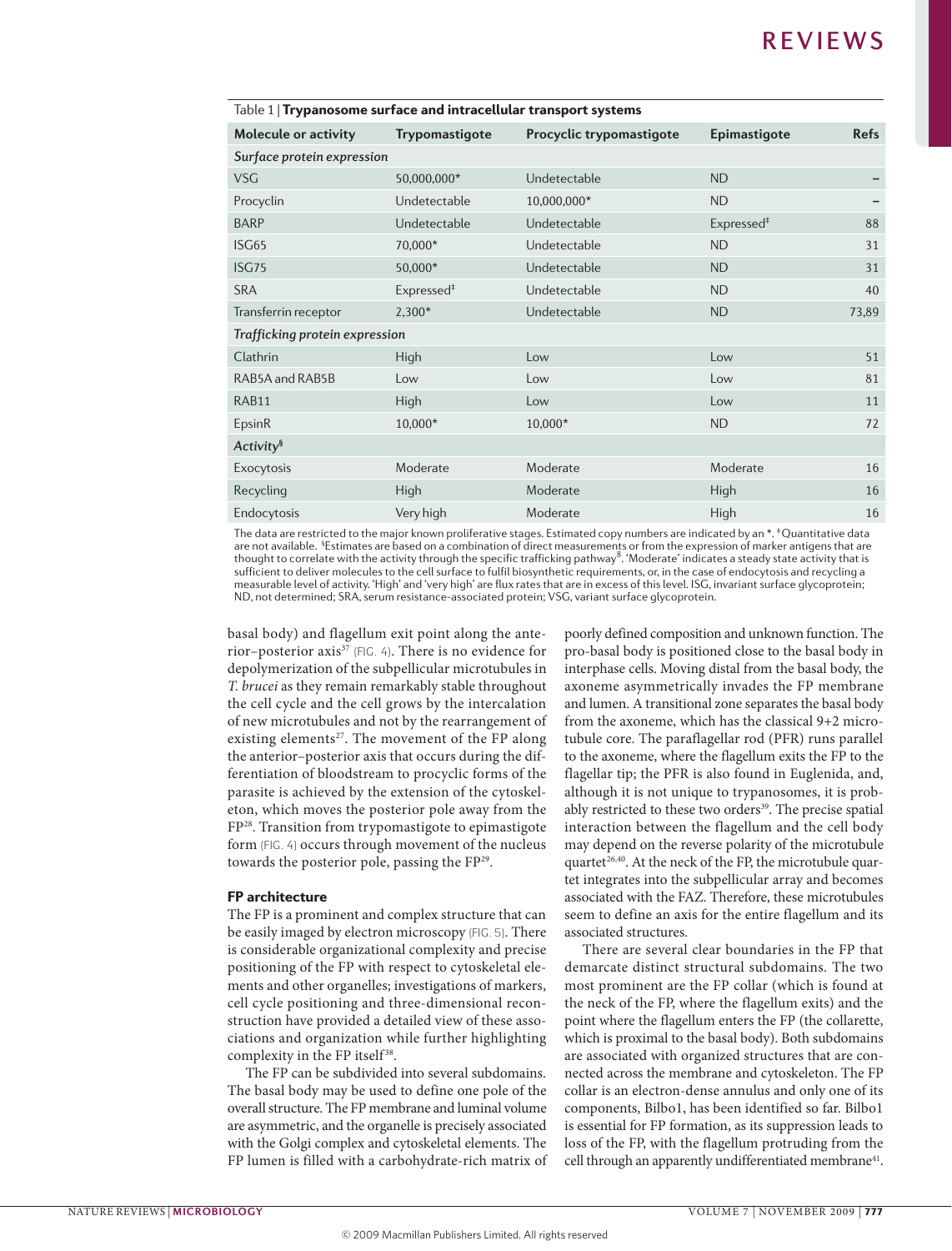

**Nature 2** | **Morphology** and positioning or cytosketetal structures during the cell cycle. A | Schematic or the<br>cellular morphology of procyclic forms of trypanosomes during the cell cycle. The new basal body and flagellu Figure 2 | **Morphology and positioning of cytoskeletal structures during the cell cycle. a** | Schematic of the are shown in red. The distal tip of the new flagellum is attached to the old flagellum by the flagellar connector. The anterior pole is at the top. Nuclei of the old cell are aligned in the vertical plane for reference. **b** | Cross section of the cell looking towards the anterior pole, showing the distribution of microtubules in the subpellicular array in the cell body, the axoneme microtubules, the paraflagellar rod in the flagellum and the flagellar attachment zone $32$ . The polarity of microtubules in the axoneme and the microtubule quartet (shown in blue) is minus end towards the viewer and plus end away. The remaining microtubules in the subpellicular array have the opposite polarity.

Furthermore, suppression of Bilbo1 leads to the disruption of both exocytosis and endocytosis as well as incorrect positioning of the new flagellum during cytokinesis. Importantly, although normal FP morphology depends on flagellum biosynthesis, this process is apparently normal in these cells<sup>42</sup>. These observations indicate that the FP collar segregates FP resident proteins, as shown in cells in which Bilbo1 has been silenced by RNA interference<sup>41</sup>, and probably also facilitates the close apposition of membranes at the FP neck, which contains the FP matrix.

The point where the flagellum enters the FP is also associated with an annulus, the collarette, which consists of transitional fibres that are located on the outside of the flagellum membrane — that is, in the FP lumen. These fibres are in register with the nine outer microtubule doublets of the axoneme, and fibres connect the two rings. Presumably the collarette serves to anchor the membrane and the axoneme and potentially is a positioning mechanism for the flagellum in the context of the cytoskeleton. This probably explains why flagellum biogenesis is essential for correct FP morphology<sup>42</sup>.

This association of cytoskeletal and membrane elements presents a clear challenge during cell division because these structures have to be faithfully segregated. Positioning of the FAZ and flagellum are crucial. Replication of the basal body and kinetoplast occurs early in the cell cycle, rapidly followed by duplication of the Golgi complex<sup>27,43</sup>. FP duplication is also an early event and is completed before extensive growth of the new flagellum beyond the neck region of the FP. New flagellum growth is guided initially by the flagellar connector. Coordination between flagellum growth and the rest of the cell is partly facilitated by the intimate connection between the FAZ, flagellum and integration of the FAZ microtubule quartet in the subpellicular array. How these events are coordinated structurally or temporally and how the complex of structures that are associated with the FP physically segregate remains poorly understood.

In addition to the endosomal and recycling apparatus, secretory system organelles are associated with the FP. Specifically, endoplasmic reticulum membranes are closely apposed to the FP, which seems more extensive on its bulged side<sup>38</sup> (FIG. 4). The Golgi complex is invariably associated with the bulged side of the FP and maintains a discrete *cis* and *trans* orientation<sup>38,44</sup>. The association between the Golgi complex and the FP is likely to facilitate high fidelity single organelle inheritance. The trypanosome Golgi complex is associated with a bilobe cytoskeletal element, which shares at least one component, Centrin2, with the basal body<sup>45</sup>. Sharing of components between the Golgi complex and basal body suggests a mechanism by which Centrin2 acts to coordinate the basal body, Golgi complex and FP duplication. Identification of a Golgi complex cytoskeleton in higher eukaryotes suggests that the platform delimiting the Golgi complex may be elaborate<sup>46</sup>, and it will be of interest to determine how similar trypanosome and mammalian Golgi cytoskeletons are, as this will provide insight into the evolution of the Golgi complex and into organelle inheritance mechanisms. Duplication and segregation of the Golgi complex requires the action of a Polo-like kinase and *T. brucei* vps34, which indicates that this process integrates with signalling pathways<sup>47,48</sup>.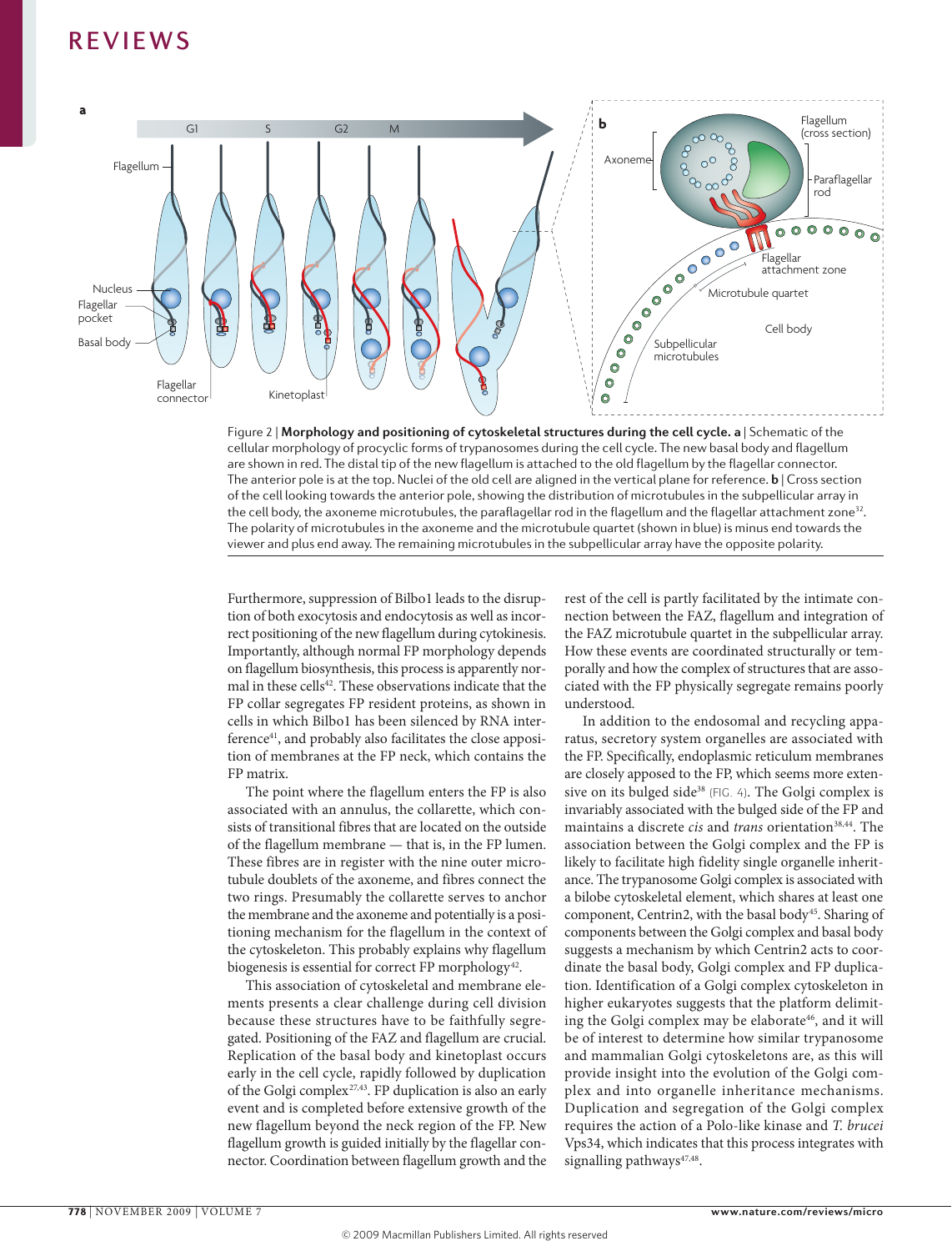### Polarized trafficking

Subpellicular array microtubules are too closely spaced to allow transport vesicles to access the plasma membrane; this restricts membrane traffic interchange with the cell surface to the FP. The FP membrane has a distinct proteome (TABLE 2), as several polypeptides are restricted to this structure, and most probably includes factors that function as receptors or docking sites for transport intermediates. The endomembrane system is highly polarized, and apart from the endoplasmic reticulum, which is distributed throughout the cytoplasm, the secretory and endocytic organelles are all located between the nucleus and kinetoplast and the single lysosome is normally located close to the nucleus (FIG. 3). In addition to the Golgi complex, which has *cis*and *trans*-faced vesicular complexes<sup>43,49,50</sup>, there are a multivesicular body-like structure<sup>51</sup> and differentiated sorting and recycling endosomes<sup>52</sup>. The Golgi complex has a cytoskeleton, but it is not known whether the other endomembrane compartments are associated with such structures, as cytoplasmic microtubules have never been observed. Overall, this is a conventional endomembrane system, albeit with a coordinated compact spatial distribution that is directed towards the FP.

Representatives of most paralagous protein families that are required for specificity of vesicle transport are present in trypanosomes, which is consistent with the overall configuration of the endomembrane system being established early in eukaryotic evolution<sup>53,54</sup>. There are sixteen Rab and Rab-related proteins as well as six Arf and Arf-like proteins encoded in the trypanosome genome, all of which mediate the specificity of vesicle fusion and cytoskeletal and coat protein interactions<sup>55,56</sup>. The functions of most trypanosome Rab proteins have been assigned, and these include roles in exocytotic, endocytic, recycling and retrograde pathways. Only two Arf proteins, ARL1 and ARF1, have known functions; as Arf protein evolution is lineage specific, these



illustrating positions of the flagellar pocket, the flagellum emerging from the pocket and running along the Figure 3 | **Architecture of the trypanosome, focusing on the flagellar pocket. a** | Schematic of a trypanosome, trypanosome cell towards the anterior end, the nucleus and the kinetoplast DNA (kDNA). **b** | The expansion shows the single copy organelles requiring faithful replication and segregation at cytokinesis. These structures include the flagellum, the flagellar pocket, the kinetoplast, the mitochondrion, the Golgi complex, the nucleus and possibly the lysosome. The diagram is highly schematic and mostly based on the morphology in fixed cells. Endocytic and recycling trafficking pathways are shown, and the molecular markers that are used to define each compartment are indicated: Rab proteins; R11BP1 (a coiled-coil protein interacting with RAB11 that localizes to the flagellar pocket); and Vps23 and Vps28 (trypanosome orthologues of ESCRT (endosomal sorting complex required for transport) gene products). Evidence for other factors are discussed in the text. The trafficking routes of three proteins are shown: variant surface glycoprotein (VSG) is recycled, invariant surface glycoprotein 65 (ISG) is endocytosed by a ubiquitin-dependent mechanism and p67 is sorted by a dileucine-dependent mechanism. Arrows show probable movement of material between compartments. GRASP, Golgi reassembly-stacking protein.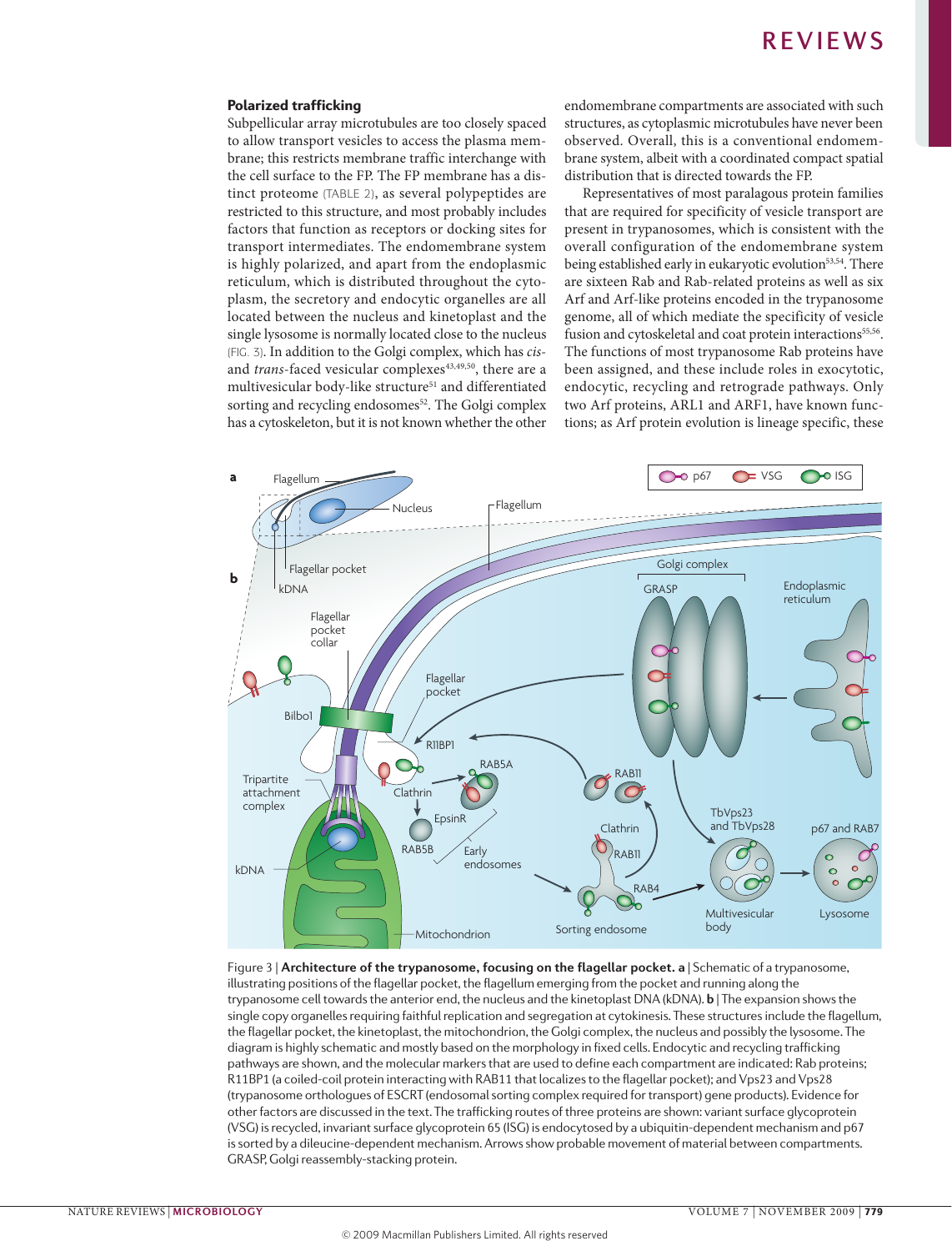



proteins have no higher eukaryote orthologues<sup>57,58</sup>. In *T. brucei* SNARE (soluble *N*-ethylmaleimide-sensitive factor accessory protein receptor) proteins, which mediate membrane fusion, have not been analysed, but studies in *Leishmania* spp. indicate that they are present in essentially all major endomembrane organelles<sup>59</sup>. T. bru*cei* have no obvious orthologues of the SNARE proteins SNAP25 **(**synaptosomal-associated protein 25) or R-type brevin, but most SNARE proteins are highly divergent and few can be assigned orthologous relationships. Furthermore, trypanosomes have proteins that are part of major coat systems. Although little is known about the location and function of adaptin complexes<sup>60</sup>, adaptor protein 1 (AP1) knockdown has been shown not to affect lysosomal delivery but to result in a pleiotrophic phenotype that includes morphological defects, cell cycle progression and accumulation of electron-dense membrane-bound cytoplasmic structures, and AP3 is required for acidocalcisome biogenesis<sup>51,61</sup>. The absence of localization data for the trypanosome adaptins is an important gap to understanding their functions. Moreover, both coatomer complexes are present in trypanosomes; CoPI localises to the Golgi complex and CoPII to the endoplasmic reticulum, which is consistent with higher eukaryotes<sup>62,63</sup>. Exocytosis requires two Rab proteins, RAB1A and RAB2, which localize to the endoplasmic reticulum exit sites and the Golgi complex<sup>64</sup>. Finally, genes encoding tethering factors, including CoG (conserved oligomeric Golgi complex) and HoPS (hepatocyte odd protein shuttling protein; also known as TMUB1), that are involved in transport vesicle docking are also present in trypanosomes<sup>65</sup>.

It is clear that trypanosomes have a conventional endomembrane system, albeit with a polarized arrangement that is well placed to serve the FP. However, the trypanosome endomembrane system has novel features. First, unlike higher eukaryotes, all endocytosis is clathrin dependent<sup>66,67</sup>, and this is supported by studies in which clathrin and [RAB5](http://www.uniprot.org/uniprot/Q388V0) have been knocked down and by the observation that trypanosome genomes lack components of clathrin-independent pathways<sup>52,67,68</sup>. Inhibiting endocytosis is accompanied by massive internal ballooning of the FP; this spectacular phenotype is the result of imbalanced endocytosis and exocytosis<sup>66</sup>. Second, in the bloodstream stage, dynamin does not seem to be required for endocytosis<sup>69</sup>, although this has been questioned by studies in the procyclic form, in which dynamin knockdown leads to an enlargement of the FP70. Third, although actin is clearly involved in endocytosis<sup>71</sup>, the absence of genes encoding any obvious factors that might connect actin and clathrin-mediated endocytosis suggests a distinct mechanism.

Exclusive clathrin-mediated endocytosis indicates a streamlined internalization mechanism. The packing density of vSG at the plasma membrane, which is thought to approach the maximum possible, probably precludes further concentration in clathrin-coated pits50,52. AP2, which mediates cargo concentration into clathrin-coated pits in higher eukaryotes, is absent from *T. brucei*, probably owing to this inability to concentrate vSG. Several other Trypanosomatids, including *Leishmania* spp*.*, have AP2, but all four subunits are lost from *T. brucei* and other trypanosomes that express vSG, eliminating the basic mechanism of cargo concentration in clathrin-coated pits. In higher eukaryotes dephosphorylation of AP2 before clathrin uncoating could retard the rates of membrane internalization, and the incorporation of dynamin into the assembling clathrin coat could delay budding of clathrin-coated vesicles. Therefore, loss of AP2 in trypanosomes could also be an adaptation for extremely efficient endocytosis. All of these considerations suggest selection for rapid nonselective internalization of FP membrane during the evolution of African trypanosomes.

The only characterized factor that might act as an endocytic adaptor is an ENTH-domain family member, EspinR72. EpsinR seems to have a general involvement during endocytosis, as EpsinR knockdown leads to defective uptake of many proteins that are anchored to the cell membrane by GPI or transmembrane domains. Therefore, endocytosis in trypanosomes is probably adapted for non-selective and extremely rapid uptake.

### Sorting signals

Although initial uptake at the FP is non-selective, there is evidence for sorting in subsequent trafficking pathways. Following uptake, sorting of internalized molecules and endomembrane components occurs at tubulated endosomes<sup>52</sup>. VSG itself is rapidly returned to the surface by RAB11-positive vesicles. Sorting endosomes might

### Orthologue

Homologous sequences that are separated only by a speciation event. If genes are orthologous they share common ancestry, and this allows inference of similar function when comparing two distinct lineages.

#### Acidocalcisome

An electron-dense acidic membrane-bound cytoplasmic organelle containing a matrix of pyrophosphate and polyphosphates with bound calcium and additional cations. Acidocalcisomes are found in a wide range of eukaryotes and prokaryotes.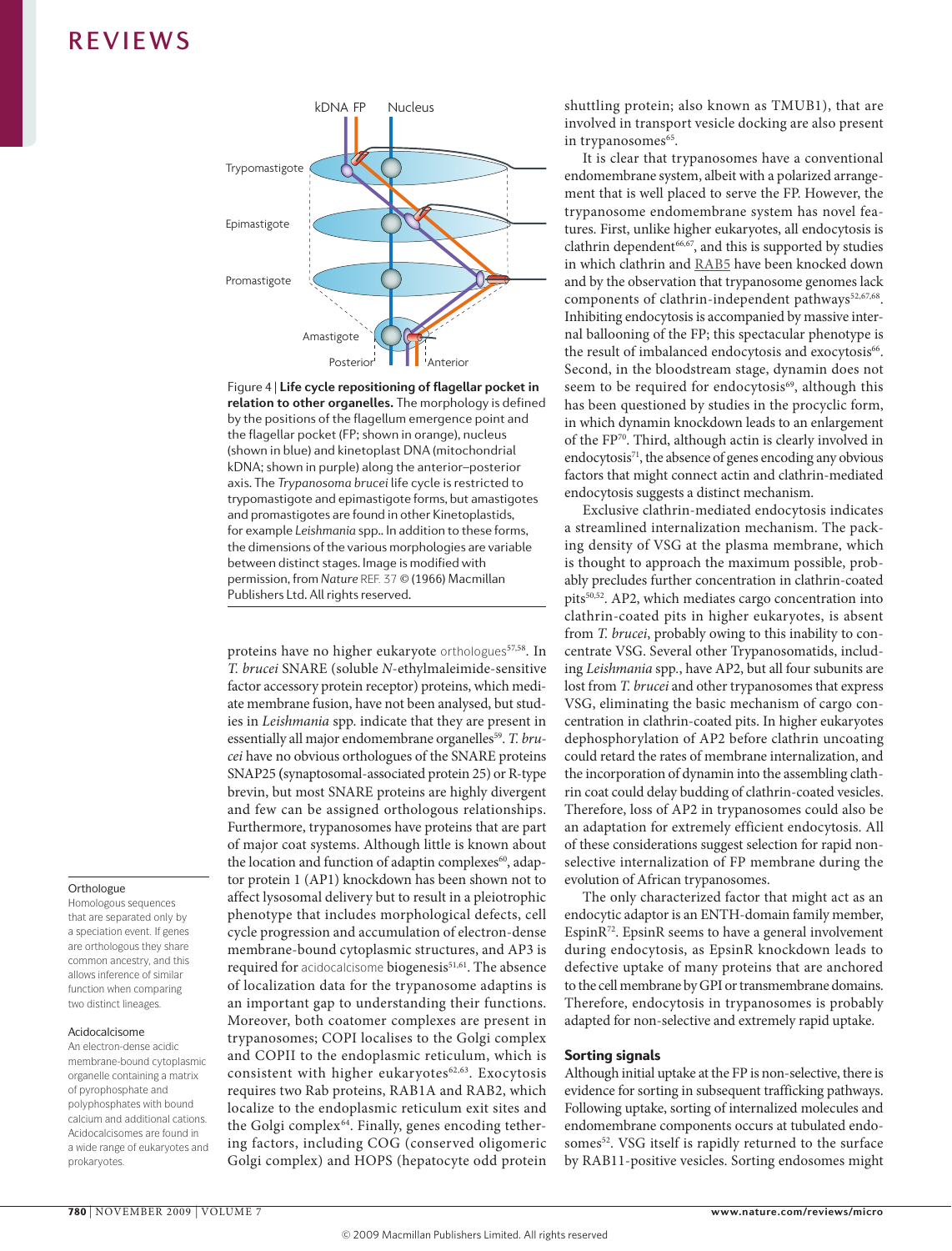

flagellar pocket of *Trypanosoma brucei* insect form. Sections are approximately 70 nm thick. They were stained with osmium Figure 5 | **Morphology and integration of the flagellar pocket with the trafficking system.** Serial sections through the tetroxide–uranyl acetate and visualized on a Phillips CM100 transmission electron microscope. Sections areoriented so that the plasma membrane is at top right. The images are ordered so that **a** is at the deepest point of the flagellar pocket and **k** is the shallowest section. The identity of prominent organelles surrounding the pocket are indicated. **a** | Flagellar basal body (9+0 microtubule configuration) and the second basal body are visible as is an extension of the endoplasmic reticulum (ER) that continues through the entire series. A few vesicular profiles are also visible. **b**,**c**|The axoneme proper with a 9+2 microtubule structure becomes visible and there are increased numbers of vesicles associated with the pocket. **d**,**e** | A multivesicular body is visible at the top in **d** and also membrane-associated with the face of the pocket, which in **e** resolves into two profiles that are split by the path of the emerging flagellum. **f**–**i** | An extensive tubulated vesicle is visible, as is the electron-dense flagellar pocket collar, which is also visible in **g**, **h** and **i**. Notethe close juxtaposition of the flagellum membrane and the flagellar pocket membrane in **g**. **i** –**k** | A portion of the Golgi complex is visible at the top left. Material in the lumen of the pocket is carbohydrate rich, buthas not been fully characterized. Image courtesy of D. Goulding, Imperial College London, UK.

partition vSG from other molecules using a mechanism involving clathrin-coated boutons, which seems to involve dilution of the VSG<sup>52</sup>. Interestingly, VSG and the [transferrin receptor](http://www.uniprot.org/uniprot/Q5TLQ0), which are both GPI-anchored, are actively recycled73; this indicates that recycling might be the default route taken by lipid-anchored molecules. A distinct pathway involving ubiquitylation of cytoplasmic lysines operates for type I transmembrane proteins. This is consistent with a mechanism of clathrin-mediated segregation of transmembrane proteins away from the main vSG recycling pathway74–76.

Sorting of the lysosomal protein [p67](http://www.uniprot.org/uniprot/Q57ZQ0), a lysosomeassociated membrane glycoprotein (LAMP) analogue, depends on a dileucine motif. p67 has a short cytoplasmic domain containing a classical dileucine sequence that is embedded in an acidic region which is required for lysosomal targeting51,77. p67 is essential and required for normal lysosomal morphology, as evidenced by its knockdown<sup>78</sup>. Furthermore, cysteine-rich acidic integral membrane protein (CRAM), a transmembrane protein that localizes to the FP, contains a multifunctional sorting signal that participates in both anterograde export from the endoplasmic reticulum and endocytosis<sup>79</sup>. An

additional sorting mechanism that has been identified only in *T. brucei* involves an endosomal- and FP-targeting pathway that depends on the modification of N-linked oligosaccharides with poly-*N*-lactosamine; this pathway has been observed for the sorting of p67 and transferrin receptor<sup>80–82</sup>. The basis for selection for modification by poly-*N*-lactosamine is unclear, and assembly occurs on a standard trimannosyl chitobiose N-glycan. It is unclear whether there is a peptide signal-based mechanism analogous to that required for mannose-6-phosphate modification. How this motif contributes to sorting is also unknown, but there seems to be some compartmentalization between endosomal subpopulations as well as an ability to inhibit endocytosis of poly-*N*-lactosaminebearing proteins using soluble lactosamine polymers, suggesting a role for a lectin-like factor<sup>80</sup>.

# Surface expression at the FP

The high rate of endocytosis and recycling that takes place in trypanosome mammalian forms does not occur in most insect stages. In higher eukaryotes transcriptional modulation is used as a mechanism to alter trafficking activity<sup>83,84</sup> but, with the exception of

#### Clathrin-coated bouton

(from the French for button). A small bud or button-like structure that extends from the central region of the sorting endosome and where clathrin is preferentially localized. It is thought that the differential morphology and protein composition allows the structure to selectively sort proteins.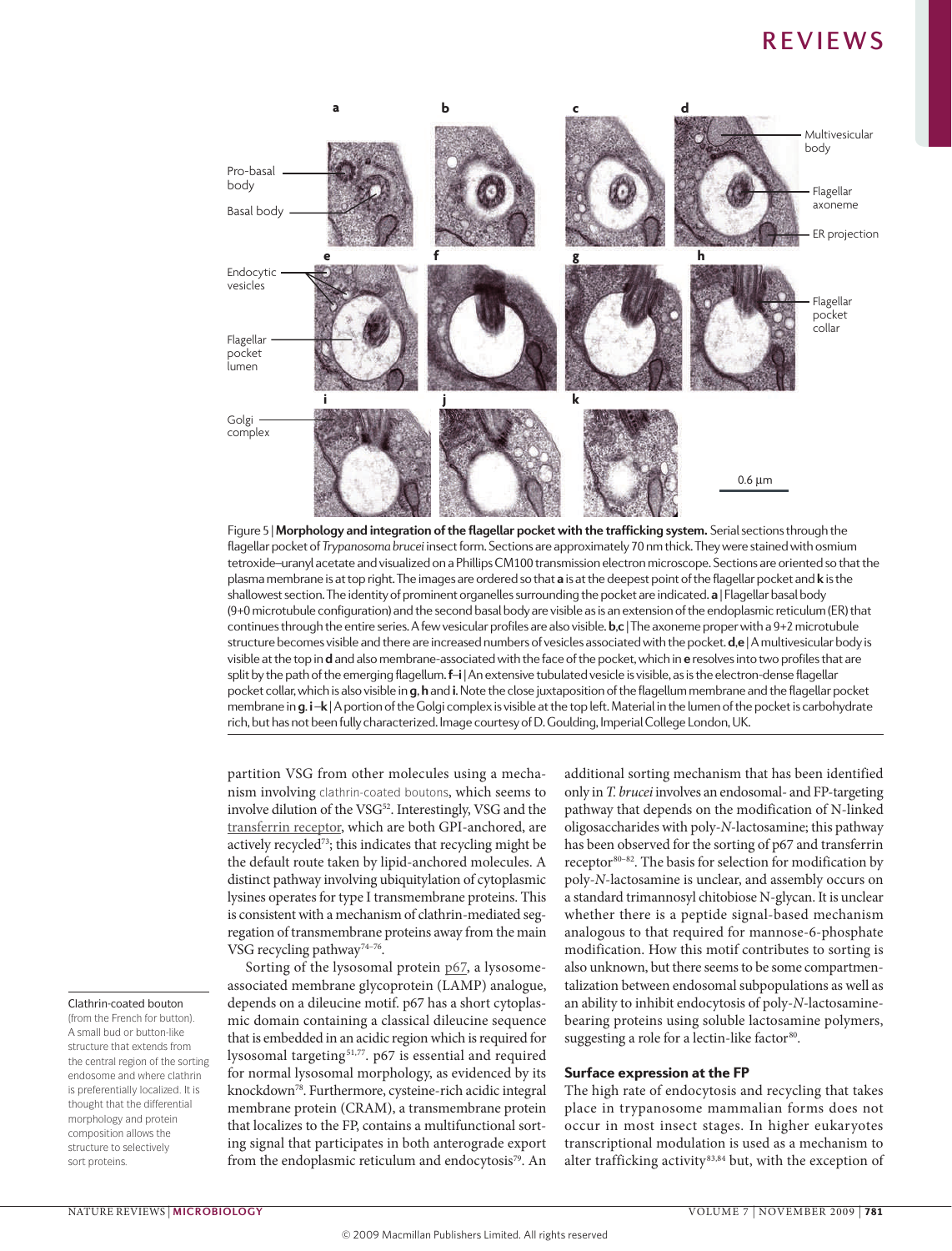| Table 2   Locations of important surface proteins in Trypanosoma brucei |
|-------------------------------------------------------------------------|
|-------------------------------------------------------------------------|

| Protein                            | <b>Bulk membrane</b><br>$(96.98\% \text{ total area})*$ | <b>Flagellar pocket</b><br>(2.4% total area) | Refs <sup>†</sup> |
|------------------------------------|---------------------------------------------------------|----------------------------------------------|-------------------|
| <b>VSGSI1</b>                      | $+$                                                     | $+$                                          | <b>NA</b>         |
| ISG65 <sup>§</sup>                 | $+$                                                     | $+$                                          | 99                |
| ISG75 <sup>§</sup>                 | $+$                                                     | $+$                                          | 99                |
| Procyclin                          | $+$                                                     | $+$                                          | <b>NA</b>         |
| $AT1$ <sup>#</sup>                 | $^{+}$                                                  | $\overline{\cdot}$                           | <b>NA</b>         |
| <b>SRA</b> <sup>\$1</sup>          |                                                         | $+$                                          | 90                |
| Transferrin receptor <sup>§1</sup> |                                                         | $+$                                          | 23,73             |
| LDL receptor**                     |                                                         | $+$                                          | 81                |
| <b>HPHBR</b> <sup>\$1</sup>        |                                                         | $+$                                          | 25                |
| <b>CRAM</b>                        |                                                         | $+$                                          | 79                |

\*A confident assessment of the presence of the protein is denoted by +, and – indicates a robust indication that expression level is below the detection limit. ‡ A citation is given were there is a clear, and recent, first description of the localization. NA denotes proteins for which it is difficult ascribe the first formal report. § Expressed in bloodstream stages only. ||Expressed in procyclic forms only. ¶ GPI-anchored proteins. # Presumed to be present on the bulk membrane based on the behaviour of other polytopic membrane proteins in trypanosomes, but has not been formally shown. \*\*Staining for this receptor is clearly detectable on the bulk membrane and the flagellar pocket, but the receptor itself has not been identified. CRAM, cysteine-rich acidic integral membrane protein; ISG, invariant surface glycoprotein; GPI, glycosylphosphatidylinositol; LDL, low density lipoprotein; NA, not available; HPHBR, haptoglobin–haemoglobin receptor; VSG, variant surface glycoprotein.

> clathrin, in *T. brucei* developmental changes in endocytosis are not accompanied by substantial alterations in mRNA levels for most trypanosome endocytic components<sup>85</sup>. Manipulation of the levels of RAB5 by overexpression or knockdown leads to alterations in clathrin expression, but these are at the protein and not mRNA level<sup>81,85</sup>. The mechanism for this regulation of clathrin expression is unknown, but given an enormous difference in copy numbers of RAB5 and clathrin proteins, it is probably mediated by an indirect process (for example, polymerization or targeting) rather than formation of stoichiometric complexes. This phenomenon does not seem to extend to cells from higher eukaryotes. overall, these observations suggest that distinct mechanisms controlling endocytosis probably operate in trypanosomes.

In contrast to changes in early endocytosis, delivery of molecules to the lysosome seems to be constant<sup>86</sup> and efficient in both insect and mammalian stages. A return to high rates of endocytosis occurs in salivary gland metacyclic forms, which are pre-adapted for the colonization of mammals<sup>16</sup>. Mammalian infectivity is exclusively associated with high levels of endocytosis and vSG expression.

A total change in the abundant cell surface proteins

accompanies the differentiation from mammalian to insect forms. Mammalian forms express vSG, a GPIanchored dimer, whereas insect midgut forms express procyclins, which are GPI-anchored monomers. There is a further change in the salivary gland epimastigote, which expresses BARP, another GPI-anchored protein87,88. Less is known about the differences in the expression of FP components between these developmental forms. However, most proteins that are known to localize at the FP are restricted to one life stage or the other. This restriction indicates that many components of the FP are involved in interactions with factors from the individual hosts. For example, the FP components serum resistance-associated protein [\(SRA\)](http://www.uniprot.org/uniprot/Q26807), transferrin receptor and the recently characterized haptoglobin (HP) –haemoglobin (HB) receptor (HPHBR) bind mammalian serum components and their expression is therefore restricted to the mammalian form of the parasite<sup>25,89,90</sup>. Thus, developmental remodelling of surface proteins is not restricted to abundant antigens and those distributed over the entire surface.

Specific localization of proteins to the FP membrane occurs by an unknown mechanism. Retention in the FP is saturable, and overexpression of transferrin receptor leads to escape to the bulk membrane23. It is possible that this restriction is a dynamic result of the high rate of endocytosis, which retains transferrin receptor, SRA and HPHBR in the FP and prevents their diffusion through a non-specific barrier functioning in a similar manner to mammalian cell corrals<sup>91</sup>. Importantly, the copy number of receptors that are restricted to the FP is extremely low compared with both invariant surface glycoproteins (ISGs) and vSGs. Selective retention in the FP is probably vital to the parasite, both in terms of efficient nutrient acquisition but also for immune evasion. Suppression of the FP collar leads to loss of FP architecture, thereby allowing escape of specific proteins onto bulk membrane41, but this is a non-selective phenotype, and we have no insights into specific mechanisms or factors that allow the free passage of vSGs and ISGs but not of transferrin receptor and other proteins. As the bulk plasma membrane occupies a much greater area than the FP, and most experiments examining FP specificity have been carried out with microscopy, it is possible that even equivalent numbers of FP proteins on the surface have been overlooked, especially as trypanosomes cap receptors so efficiently. For example, if modest overexpression can lead to the escape of transferrin receptor from the FP, any potential diffusion barrier surrounding the FP is leaky<sup>23</sup>. In the absence of a reliable quantification of the copy numbers of FP proteins in both the FP and bulk plasma membrane or a full list of FP and FP collar proteins, the mechanism remains unclear.

# Signalling pathways and the FP

The FP is involved in several signalling pathways, as observed by defects in FP morphology following disruption of these pathways. Indeed, both phosphoinositide 3-kinase (PI3K) and target of rapamycin (ToR) signalling pathways seem to interact with the FP. First, the trypanosome PI3K vps34, which is important in endocytosis, is required for normal FP morphology, and vps34 knockdown results in abnormal structure and accumulation of membrane-bound paracrystalline inclusions containing flagellar and PFR proteins<sup>47</sup>. Furthermore, knockdown of phosphatidylinositol 4-kinase IIIβ (PI4KIIIβ) also leads to an enlarged FP together with inclusions, although these are distinct from the vps34-induced PFR-containing structures<sup>92</sup>. Extensive accumulation of cytoplasmic

Paracrystalline inclusion An inclusion in

membrane-bound structures found in the lumen of the flagellar pocket that have small lattice-like structures separated by regions of less clear order. Such structures frequently arise by high concentrations of proteins accumulating and forming partially ordered aggregates.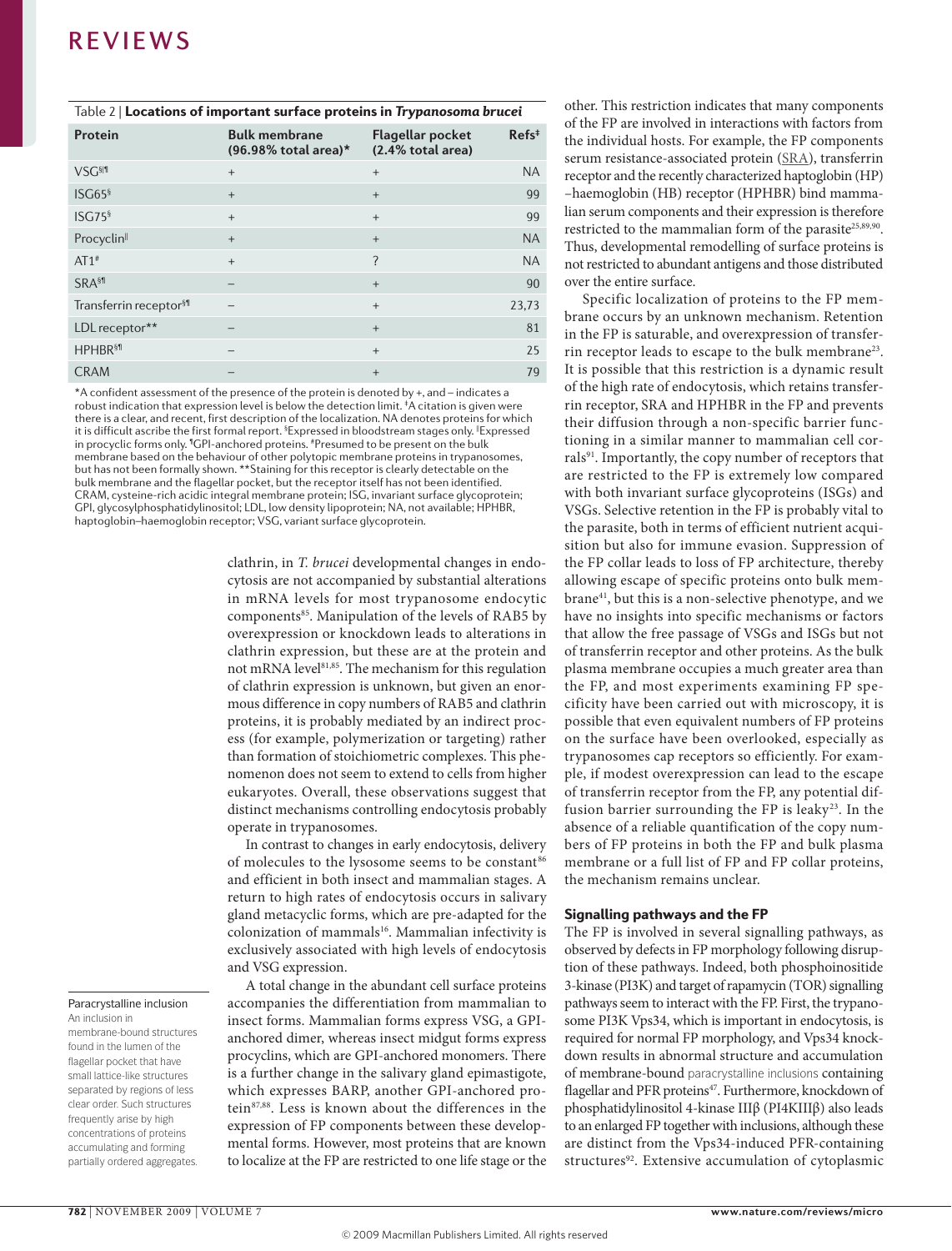

**Nature Reviews** | **Microbiology** the flagellar pocket, a generic endosome and the terminal lysosome. Surface-bound Figure 6 | **Trafficking during nutrient acquisition and immune evasion.**  The trypanosome endosomal system is schematically reduced to three compartments: VSG–immunoglobulin (Ig) complexes enter the pocket associated with the plasma membrane, whereas the haptoglobin–haemoglobin complex (HPHB), trypanosome lytic factor (TLF) and transferrin (Tf) probably enter the pocket through the fluid-phase. VSG-specific antibody degradation and VSG recycling pathways probably contribute to defence against the adaptive immune response. VSG–Ig immune complexes are efficiently endocytosed and dissociated. VSG is efficiently recycled to the surface and immunoglobulin is degraded<sup>22-24</sup>. Tf is taken up and is required for the provision of iron. The Tf–Tf receptor (TfR) complex is endocytosed and dissociates in endosomes. TfR efficiently returns to the cell surface, and Tf is delivered to the lysosome and degraded<sup>21</sup>. The *Trypanosoma brucei* haptoglobin–haemoglobin receptor (HPHBR) 25 is a mediator of innate immunity and potentially also nutrient acquisition. HPHBR binds HB that is released from haemolysed cells in complex with haptoglobin, but also binds TLF owing to the presence of an HP-related protein in TLF. Hence, HPHBR delivers lytic TLF to the parasite through endocytosis. As haem is retained by the parasite, it is likely that the HPHBR and cargo reach the lysosome, where haemoglobin is probably degraded. TLF only disrupts the lysosome in TLF-sensitive *T. b. brucei*. In TLF-resistant *T. b. rhodesiense* parasites serum resistance-associated protein (SRA) prevents TLF action<sup>24,90,109</sup>.

> vesicles is associated with mislocalization of CRAM, mirroring clathrin suppression defects<sup>66,67</sup>. Overall these studies potentially link phosphoinositide-based signalling to the function of the FP.

> ToR kinases control cell growth in higher eukaryotes through the actions of two distinct protein complexes, ToRC1 and ToRC2, which are conserved in *T. brucei*. In mammals ToR regulates cell growth through several mechanisms, including sensing amino acid levels. Exposing trypanosomes to rapamycin leads to rapid decrease in cell growth and engorgement of the FP93. ToRC2 is the only target of rapamycin in trypanosomes, and its knockdown perturbs actin localization and endocytosis; this explains the engorgement of the FP following rapamycin treatment. Overall, these observations indicate a sophisticated signalling platform that supports trafficking and FP dynamics. These signalling pathways are generally similar to those of higher eukaryotes, but there are important differences that reflect the specific requirements of trypanosomes for managing the function of the FP.

### Immune evasion

*T. brucei* divide approximately every 6 hours in mammals, which is sufficient to rapidly overwhelm the host. Clearly, as infection can persist for years, mechanisms facilitating long-term host survival must operate<sup>94</sup> (FIG. 6).

In mammalian hosts, the trypanosome surface is covered by a dense monolayer of VSG<sup>95</sup>; at  $\sim$  5  $\times$  10<sup>6</sup> VSG dimers per cell<sup>96</sup> this density approaches the maximum possible by steric packing<sup>97</sup>. Antigenic variation is based on vSG sequence diversity, and different vSGs have only 15–20% amino acid sequence identity. *T. brucei* is readily killed by vSG-specific antibody-dependent complement cytotoxicity<sup>98</sup>, and in fact it is thought that only vSG-specific immunoglobulins can result in antibodymediated killing<sup>99</sup>, which indicates that VSGs protect conserved plasma membrane proteins from immune recognition. At a population level, genetic and epigenetic switches result in changes in the vSG gene that is expressed, thereby generating distinct antigenic variants<sup>100-102</sup>. As a result, trypanosomes with new antigenic variants survive the immune response that was mounted against the previous variant. Parasitaemia in most natural mammalian hosts is regulated by a parasite densitydependent mechanism and fluctuates between  $1 \times 10^2$ and  $1 \times 10^4$  parasites per ml<sup>103</sup>. Many cells are arrested and susceptible to vSG-specific immunoglobulins. To counter rising vSG-specific immune responses trypanosomes can remove surface-bound immunoglobulin until a threshold of immunoglobulin concentration is exceeded and the trypanosome is killed. The overall effect allows an individual trypanosome cell to persist longer and increase the probability of transmission.

Clearance of vSG-specific immunoglobulins from the cell surface occurs by a unique mechanism. At 0˚C, vSG-specific immunoglobulins uniformly label the whole cell surface. Subsequent incubation at 37˚C results in the migration of immunoglobulins towards the posterior pole and into the FP<sup>20,104,105</sup>, with a consequent reduction in antibody-dependent efficacy of killing<sup>22,102</sup>. The directional movement of vSG–immunoglobulin complexes towards the FP depends on hydrodynamic forces resulting from the forward motion of the trypanosome, dragging the immunoglobulins that rise above the plane of the vSG monolayer towards the posterior pole22. This mechanism depends on the extreme posterior location of the FP in the bloodstream form of trypanosomes.

Immunoglobulin removal is achieved through the high rate of endocytosis (FIGS 3,6). During this process vSG-specific bound immunoglobulins are internalized, segregated from vSGs and then degraded, while vSGs are recycled. Specifically, vSG–immunoglobulin complexes are endocytosed by RAB5A-containing vesicles<sup>21,101</sup>. VSG-bound immunoglobulins are then degraded to small peptides, with little proteolysis of the vSG21,22,106. The process is so efficient that antibody-aggregated cells can be separated<sup>106</sup>. The details of how immunoglobulins are selectively degraded remain unclear. Metacaspases are present in endosomal vesicles, but it is unclear whether they have a role in immunoglobulin degradation<sup>107</sup>; however, the process can be inhibited by the cysteine protease inhibitor K11777 (S. Natesan and M.C.F., unpublished observations). Therefore, the trypanosome has evolved a self-cleaning cell surface that is centred on immunoglobulin internalization through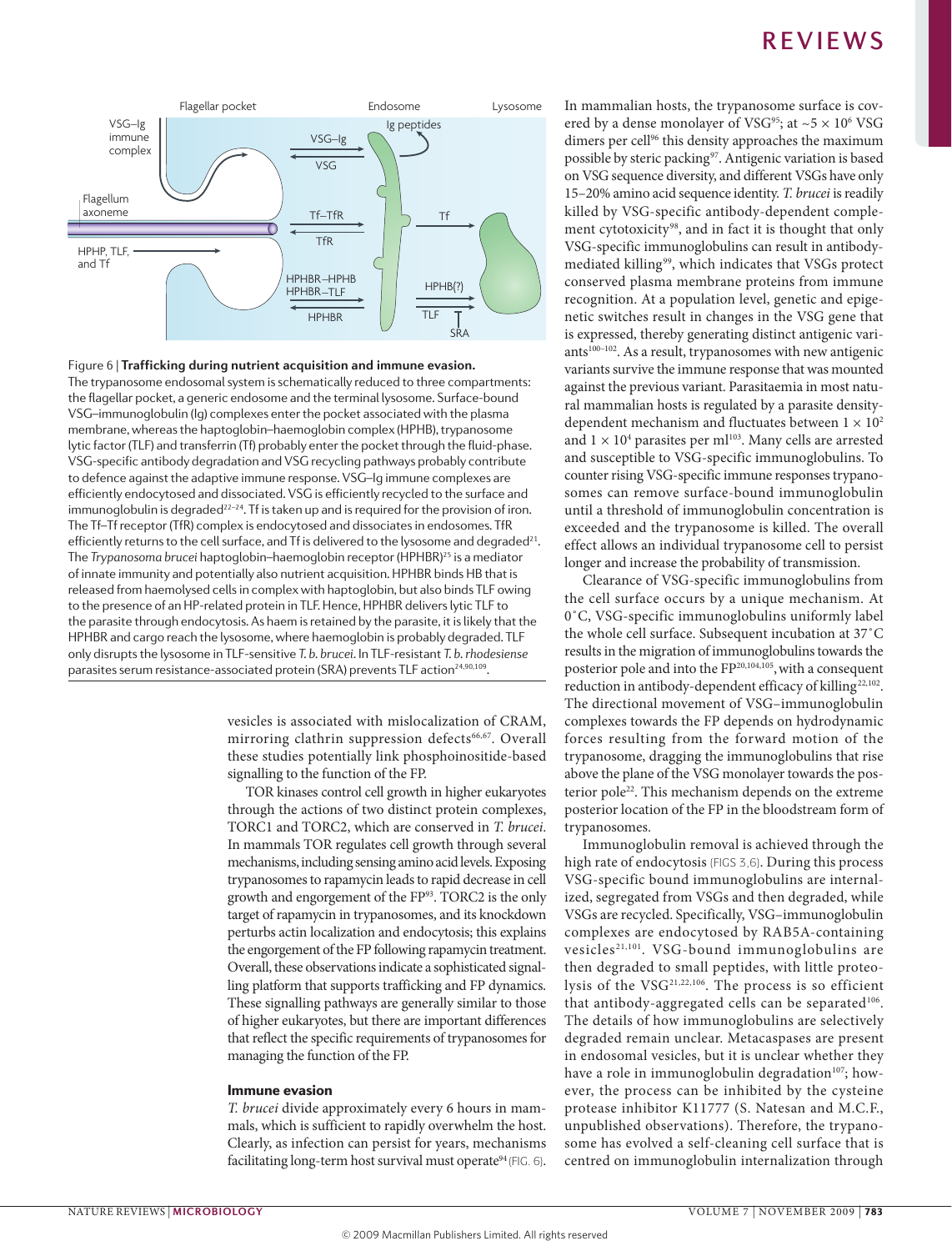the FP. As most trypanosome species that infect vertebrates do not express vSGs, it is unknown whether this mechanism represents an ancient adaptation that predates the evolution of the vSG coat and that originally served some other purpose, such as feeding, or whether it co-evolved with vSGs.

Most *T. brucei* isolates cannot infect humans and are killed through an innate immune-mediated mechanism<sup>90</sup>. This killing depends on the endocytosis of a specific high-density lipid particle containing apolipoprotein L1 (APoL1) and haptoglobin-related protein (HPR)90,108. HPR binds free serum HB, and trypanosome HPHBR recognizes the HPR–HB complex<sup>25</sup>. The entire high-density lipid particle is endocytosed, and APoL1 acts once the particle has been trafficked to the lysosome, where it compromises membrane integrity<sup>109</sup>. The function of the HPHBR at the FP is unclear, as both APoL1 and HPR are primate specific and *T. brucei* is predominantly a non-primate parasite<sup>25</sup>.

There are two human infective subspecies, *T. brucei gambiense* in West and Central Africa and *T. brucei rhodesiense* in East Africa. The molecular mechanism of resistance to APoL1 killing for *T. b. rhodesiense* has been defined<sup>110</sup> (FIG. 6). *T. b. rhodesiense* is characterized by the presence of *SRA*110–112, which is absent from all other *T. brucei* subspecies. *SRA* arose through an internal truncation of a VSG gene<sup>113,114</sup> and encodes a GPI-anchored dimer that is present in the FP and endosomes. SRA binds the carboxy-terminal region of APoL1 and is thought to neutralize the ability of APoL1 to disrupt the lysosome.

#### Is the FP an evolutionary trap?

The FP is common to many protists, in which most of the functions described above are irrelevant. For example, the FP of free-living trypanosomatids is not required for immune evasion. More importantly, in *Leishmania* spp. promastigotes and amastigotes the flagellum is not attached to the cell surface and therefore may not function as a template for cytokinesis. Thus, conceptually the presence of an FP is not required for the participation of the basal body and flagellum in directing cytokinesis. One original FP function was probably to provide access to the cytoplasm through the subpellicular microtubule array. Can a simple defined gap in the subpellicular array substitute for the FP in free-living protists?

Knockdown of the FP collar factor Bilbo1 leads to loss of the pocket invagination, disrupting trafficking and correct flagellum positioning during cytokinesis, without affecting flagellar biosynthesis<sup>41</sup>. Conversely, correct FP morphology requires flagellum biosynthe $sis<sup>42</sup>$ . The implication is that the FP is so tightly integrated with trafficking polarity, cell cycle progression and organelle positioning during cytokinesis that, regardless of functional requirements for an FP, it is now indispensable. The FP is therefore an evolutionary device that, in all likelihood, can never be lost from Kinetoplastids.

#### **Conclusions**

Understanding the importance of the trypanosome FP has seen major advances, which encompass greater molecular detail of acquired and innate immune evasion mechanisms, high resolution descriptions of structure, improved comprehension of the role of the cytoskeleton in coordinating organelle segregation and the first description of an FP collar component. The functions of new gene products that interact with the trafficking system, the flagellum or the cell division machinery are at least partially known, highlighting an interplay between many of these systems. Many gene products functioning in the context of the FP are essential, and their loss leads to gross morphological defects that fatally disrupt cellular functions. They are therefore particularly valuable therapeutic targets.

However, much remains unknown. A validated FP proteome is required to fully understand many FP functions, including protein sequestration and the total number and ligand-specificity of receptors. This will provide improved insight into interactions of the parasite with the host, and it is likely that additional surprises are in store. Furthermore, the FP is a valuable therapeutic target but has yet to be exploited, and this remains an important goal for the future.

- Barrett, M., Boykin, D., Brun, R. & Tidwell, R. Human African trypanosomiasis: pharmacological re-engagement with a neglected disease. *Br. J. Pharmacol.* **152**, 1155–1171 (2007).
- 2. Nikolskaia, O. *et al.* Blood-brain barrier traversal by African trypanosomes requires calcium signaling induced by parasite cysteine protease. *J. Clin. Invest.* **116**, 2739–2747 (2006).
- 3. Nikolskaia, O., Kim, Y., Kovbasnjuk, O., Kim, K. & Grab, D. Entry of *Trypanosoma brucei gambiense* into microvascular endothelial cells of the human bloodbrain barrier. *Int. J. Parasitol.* **36**, 513–519 (2006).
- 4. Grab, D. & Kennedy, P. Traversal of human and animal trypanosomes across the blood-brain barrier. *J. Neurovirol.* **14**, 344–351 (2008).
- 5. Courtin, D. *et al.* Host genetics in African trypanosomiasis. *Infect. Genet. Evol.* **8**, 229–238  $(2008)$
- 6. O'Gorman, G. *et al.* Transcriptional profiling of cattle infected with *Trypanosoma congolense* highlights gene expression signatures underlying trypanotolerance and trypanosusceptibility. *BMC Genomics* **10**, 207 (2009).
- Naessens, J. Bovine trypanotolerance, a natural ability to prevent severe anaemia and haemophagocytic syndrome? *Int. J. Parasitol.* **36**, 521–528 (2006).
- 8. [No authors listed]. Human African trypanosomiasis (sleeping sickness): epidemiological update. *Weekly Epidemiol. Rec.* **81**, 71–80 (2006).
- Picozzi, K. et al. Sleeping sickness in Uganda: a thin line between two fatal diseases. *BMJ* **331**, 1238–1241 (2005).
- 10. Thuita, J. *et al.* Efficacy of the diamidine DB75 and its prodrug DB289, against murine models of human African trypanosomiasis. *Acta Trop.* **108**, 6–10 (2008).
- 11. Lai, D., Hashimi, H., Lun, Z., Ayala, F. & Lukes J. Adaptations of *Trypanosoma brucei* to gradual loss of kinetoplast DNA: *Trypanosoma equiperdum* and *Trypanosoma evansi* are petite mutants of *T. brucei*. *Proc. Natl Acad. Sci. USA* **105**, 1999–2004 (2008). **Demonstration of the real range and impact of**  *T. brucei***, which is now recognised as an Asian parasite as well as an African one.**
- 12. Vickerman, K. On the surface coat and flagellar adhesion in trypanosomes. *J. Cell Sci.* **5**, 163–193 (1969).
- Peacock, L., Ferris, V., Bailey, M. & Gibson, W. Dynamics of infection and competition between two strains of *Trypanosoma brucei brucei* in the tsetse fly observed using fluorescent markers. *Kinetoplastid Biol. Dis.* **6**, 4 (2007).
- 14. Vickerman, K. & Barry, J. D. in *Immunology of parasitic infections* (eds Cohen, S. & Warren, K. S.) 204–260 (Oxford, Blackwell, 1982).
- 15. Fenn, K. & Matthews, K. The cell biology of *Trypanosoma brucei* differentiation. *Curr. Opin. Microbiol.* **10**, 539–546 (2007).
- 16. Natesan, S., Peacock, L., Matthews, K., Gibson, W. & Field, M. Activation of endocytosis as an adaptation to the mammalian host by trypanosomes. *Eukaryot Cell.* **6**, 2029–2037 (2007).
- 17. Ogbadoyi, E. O., Robinson, D. R. & Gull, K. A highorder trans-membrane structural linkage is responsible for mitochondrial genome positioning and segregation by flagellar basal bodies in trypanosomes. *Mol. Biol. Cell* **14**, 1769–1779 (2003).
- 18. Robinson, D. & Gull, K. Basal body movements as a mechanism for mitochondrial genome segregation in the trypanosome cell cycle. *Nature* **352**, 731–733 (1991).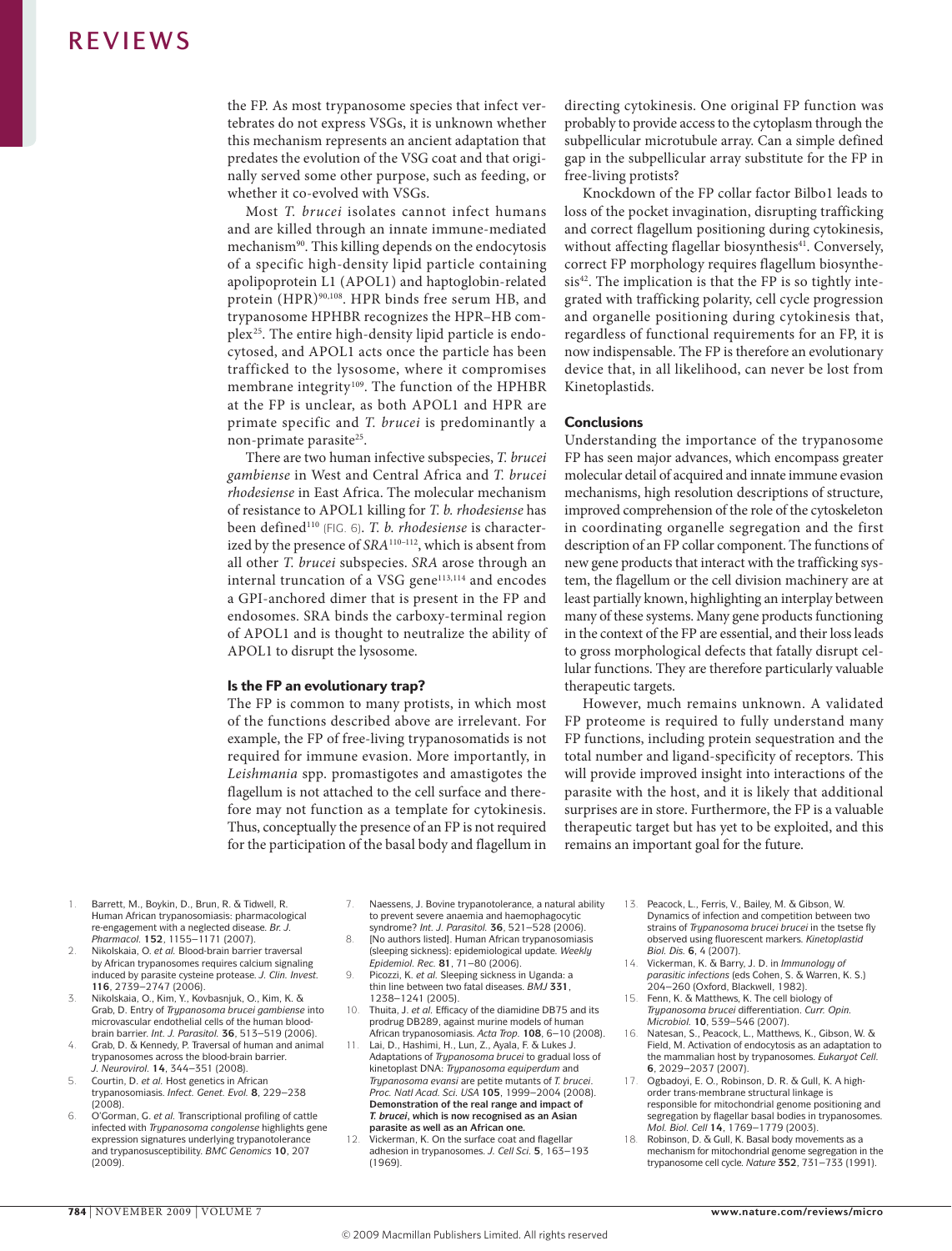- 19. Pays, E., Salmon, D., Morrison, L., Marcello, L. & Barry, J. D. in *Trypanosomes: After the Genome* (eds Barry, J. D., McCulloch, R., Mottram, J. & Acosta-Serrano, A.) 339–372 (Horizon Bioscience, Norwich 2007.
- 20. Barry, J. D. Capping of variable antigen on *Trypanosoma brucei*, and its immunological and biological significance. *J. Cell Sci.* **37**, 287–302 (1979).
- 21. Pal, A., Hall, B., Jeffries, T. & Field, M. Rab5 and Rab11 mediate transferrin and anti-variant surface glycoprotein antibody recycling in *Trypanosoma brucei*. *Biochem. J.* **374**, 443–451 (2003). **Demonstration that trypanosomes degrade immunoglobulins and recycle the fragments using the RAb11-mediated trafficking pathway.**
- 22. Engstler, M. *et al.* Hydrodynamic flow-mediated protein sorting on the cell surface of trypanosomes. *Cell* **131**, 505–515 (2007). **Capping and internalization of antibodies by a specialized biophysical mechanism that exploits the structure of the trypanosome cell.**
- Mussmann, R. *et al.* Factors affecting the level and localization of the transferrin receptor in *Trypanosoma brucei*. *J. Biol. Chem.* **279**, 40690–40698 (2004).
- 24. Pays, E*. et al.* The trypanolytic factor of human serum. *Nature Rev. Microbiol.* **4**, 477–486 (2006). **Accessible review of the mechanisms of innate immunity in humans.**
- 25. Vanhollebeke, B. *et al.* A haptoglobin-hemoglobin receptor conveys innate immunity to *Trypanosoma brucei* in humans. *Science* **320**, 677–681 (2008).
- 26. Robinson, D., Sherwin, T., Ploubidou, A., Byard, E. & Gull, K. Microtubule polarity and dynamics in the control of organelle positioning, segregation, and cytokinesis in the trypanosome cell cycle. *J. Cell Biol.* **128**, 1163–1172 (1995).
- 27. Sherwin, T. & Gull, K. The cell division cycle of *Trypanosoma brucei brucei*: timing of event markers and cytoskeletal modulations. *Philos. Trans. R. Soc. Lond. B Biol. Sci.* **323**, 573–588 (1989).
- 28. Matthews, K., Sherwin, T. & Gull, K. Mitochondrial genome repositioning during the differentiation of the African trypanosome between life cycle forms is microtubule mediated. *J. Cell Sci.* **108**, 2231–2239 (1995).
- 29. Sharma, R. *et al.* Asymmetric cell division as a route to reduction in cell length and change in cell morphology in trypanosomes. *Protist* **159**, 137–151 (2007).
- 30. Dawe, H., Farr, H., Portman, N., Shaw, M. & Gull, K. The *Parkin* co-regulated gene product, PACRG, is an evolutionarily conserved axonemal protein that functions in outer-doublet microtubule morphogenesis. *J. Cell Sci.* **118**, 5421–5430 (2005).
- 31. Absalon, S. *et al.* Basal body positioning is controlled by flagellum formation in *Trypanosoma brucei*. *PLoS ONE* **2**, e437 (2007).
- 32. Bastin, P., Pullen, T., Moreira-Leite, F. & Gull, K. Inside and outside of the trypanosome flagellum: a multifunctional organelle. *Microbes Infect.* **2**, 1865–1874 (2000).
- 33. Moreira-Leite, F., Sherwin, T., Kohl, L. & Gull, K. A trypanosome structure involved in transmitting cytoplasmic information during cell division. *Science* **294**, 610–612 (2001).
- 34. Briggs, L. *et al.* The flagella connector of *Trypanosoma brucei*: an unusual mobile transmembrane junction. *J. Cell Sci.* **117**, 1641–1651 (2004).
- 35. Davidge, J. *et al.* Trypanosome IFT mutants provide insight into the motor location for mobility of the flagella connector and flagellar membrane formation. *J. Cell Sci.* **119**, 3935–3943 (2006).
- 36. Kohl, L., Robinson, D. & Bastin, P. Novel roles for the flagellum in cell morphogenesis and cytokinesis of trypanosomes. *EMBO J.* **22**, 5336–5346 (2003).
- 37. Hoare, C. & Wallace, F. Developmental stages of Trypanosomatid flagellates: a new terminology. *Nature* **212**, 1385–1386 (1966).
- 38. Lacomble, S. *et al.* Three-dimensional cellular architecture of the flagellar pocket and associated cytoskeleton in trypanosomes revealed by electron microscope tomography. *J. Cell Sci.* **122**, 1081–1090 (2009).

### **Electron tomographic reconstruction of the FP in exquisite detail.**

39. Gadelha, C., Wickstead, B., de Souza, W., Gull, K. & Cunha-e-Silva, N. Cryptic paraflagellar rod in endosymbiont-containing kinetoplastid protozoa. *Eukaryot. Cell* **4**, 516–525 (2005).

- Taylor, A. & Godfrey, D. A new organelle of bloodstream salivarian trypanosomes. *J. Protozool.*  **16**, 466–470 (1969).
- 41. Bonhivers, M., Nowacki, S., Landrein, N. & Robinson, D. Biogenesis of the trypanosome endo-exocytotic organelle is cytoskeleton mediated. *PLoS Biol.* **6**, e105 (2008). **Description of bilbo1, the first molecular definition of the FP collar.**
- 42. Absalon, S. *et al.* Flagellum elongation is required for correct structure, orientation and function of the flagellar pocket in *Trypanosoma brucei*. *J. Cell Sci.* **121**, 3704–3716 (2008).
- 43. Field, H., Sherwin, T., Smith, A., Gull, K. & Field, M. Cell-cycle and developmental regulation of TbRAB31 localization, a GTP-locked Rab protein from *Trypanosoma brucei*. *Mol. Biochem. Parasitol.* **106**, 21–35 (2000).
- 44. Field, H. *et al.* TbRab2p, a marker for the endoplasmic reticulum of *Trypanosoma brucei*, localises to the ERGIC in mammalian cells. *J. Cell Sci.* **112**, 147–156 (1999).
- He, C., Pypaert, M. & Warren, G. Golgi duplication in *Trypanosoma brucei* requires Centrin2. *Science* **310**, 1196–1198 (2005).
- 46. Kang, Q., Wang, T., Zhang, H., Mohandas, N. & An, X. A Golgi-associated protein 4.1B variant is required for assimilation of proteins in the membrane. *J. Cell Sci.* **122**, 1091–1099 (2009).
- Hall, B. et al. TbVps34, the trypanosome orthologue of Vps34, is required for Golgi complex segregation. *J. Biol. Chem.* **281**, 27600–27612 (2006).
- 48. de Graffenried, C., Ho, H. & Warren, G. Polo-like kinase is required for Golgi and bilobe biogenesis in *Trypanosoma brucei*. *J. Cell Biol.* **181**, 431–438 (2008).
- 49. Ho, H., He, C., de Graffenried, C., Murrells, L. & Warren, G. Ordered assembly of the duplicating Golgi in *Trypanosoma brucei*. *Proc. Natl Acad. Sci. USA* **103**, 7676–7681 (2006).
- 50. Grünfelder, C. G. *et al.* Accumulation of a GPIanchored protein at the cell surface requires sorting at multiple intracellular levels. *Traffic* **3**, 547–559 (2002).
- 51. Allen, C., Liao, D., Chung, W. & Field, M. Dileucine signal-dependent and AP-1-independent targeting of a lysosomal glycoprotein in *Trypanosoma brucei*. *Mol. Biochem. Parasitol.* **156**, 175–190 (2007).
- 52. Grünfelder, C. *et al.* Endocytosis of a glycosylphosphatidylinositol-anchored protein via clathrin-coated vesicles, sorting by default in endosomes, and exocytosis via RAB11-positive carriers. *Mol. Biol. Cell* **14**, 2029–2040 (2003). **Ultrastructural documentation of the VSG**
- **endocytosis and recycling pathways.** 53. Dacks, J. Peden, A. & Field, M. Evolution of specificity in the eukaryotic endomembrane system. *Int. J. Biochem. Cell Biol.* **41**, 330–340 (2009).
- 54. Field, M. & Dacks, J. First and last ancestors; reconstructing evolution of the endomembrane system with ESCRTs, vesicle coat proteins and nuclear pore complexes. *Curr. Op. Cell Biol.* **21**, 4–13 (2009).
- 55. Ackers, J., Dhir, V. & Field, M. A bioinformatic analysis of the RAB genes of *Trypanosoma brucei*. *Mol. Biochem. Parasitol.* **141**, 89–97 (2005).
- 56. Berriman, M. *et al.* The genome of the African trypanosome *Trypanosoma brucei*. *Science* **309**, 416–422 (2005).
- 57. Price, H., Panethymitaki, C., Goulding, D. & Smith, D. Functional analysis of TbARL1, an N-myristoylated Golgi protein essential for viability in bloodstream trypanosomes. *J. Cell Sci.* **118**, 831–841 (2005).
- 58. Price, H., Stark, M. & Smith, D. *Trypanosoma brucei* ARF1 plays a central role in endocytosis and Golgi-lysosome trafficking. *Mol. Biol. Cell.* **18**, 864–873  $(2007)$
- 59. Besteiro, S., Coombs, G. & Mottram, J. The SNARE protein family of *Leishmania major*. *J. Cell Sci.* **121**, 561–570 (2008).
- 60. Morgan, G., Hall, B., Denny, P., Carrington, M. & Field, M. The kinetoplastida endocytic apparatus. Part I: a dynamic system for nutrition and evasion of host defences. *Trends Parasitol.* **18**, 491–496 (2002).
- 61. Besteiro, S., Tonn, D., Tetley, L., Coombs, G. & Mottram, J. The AP3 adaptor is involved in the transport of membrane proteins to acidocalcisomes of *Leishmania*. *J. Cell Sci.* **121**, 561–570 (2008).
- 62. Maier, A. *et al.* The coatomer of *Trypanosoma brucei*.
- *Mol. Biochem. Parasitol.* **115**, 55–61 (2001). 63. Casanova, M. *et al.* Inhibition of active nuclear transport is an intrinsic trigger of programmed cell death in trypanosomatids. *Cell Death Differ.* **15**, 1910–1920 (2008).
- 64. Dhir, V., Goulding, D. & Field, M. TbRAB1 and TbRAB2 mediate trafficking through the early secretory pathway of *Trypanosoma brucei*. *Mol. Biochem. Parasitol.* **137**, 253–265 (2004).
- 65. Koumandou, V., Dacks, J., Coulson, R. & Field, M. Control systems for membrane fusion in the ancestral eukaryote; evolution of tethering complexes and SM proteins. *BMC Evol. Biol.* **7**, 29 (2007).
- 66. Allen, C., Goulding, D. & Field, M. Clathrin-mediated endocytosis is essential in *Trypanosoma brucei*. *EMBO J.* **22**, 4991–5002 (2003). **Demonstration of a single mechanism of**
- **endocytosis in trypanosomes.**
- 67. Hung, C., Qiao, X., Lee, P. & Lee, M. Clathrindependent targeting of receptors to the flagellar pocket of procyclic-form *Trypanosoma brucei*. *Eukaryot. Cell* **3**, 1004–1014 (2004).
- 68. Field, M., Gabernet-Castello, C. & Dacks, J. Reconstructing the evolution of the endocytic system: insights from genomics and molecular cell biology. *Adv. Exp. Med. Biol.* **607**, 84–96 (2007).
- 69. Morgan, G., Goulding, D. & Field, M. The single dynamin-like protein of *Trypanosoma brucei* regulates mitochondrial division and is not required for endocytosis. *J. Biol. Chem.* **279**, 10692–10701 (2004).
- 70. Chanez, A., Hehl, A., Engstler, M. & Schneider, A. Ablation of the single dynamin of *T. brucei* blocks mitochondrial fission and endocytosis and leads to a precise cytokinesis arrest. *J. Cell Sci.* **119**, 2968–2974 (2006).
- 71. García-Salcedo, J. *et al.* A differential role for actin during the life cycle of *Trypanosoma brucei*. *EMBO J.* **23**, 780–789 (2004).
- Gabernet-Castello, C., Dacks, J. & Field, M. The single ENTH-domain protein of trypanosomes; endocytic functions and evolutionary relationship with epsin. *Traffic* **10**, 894–911 (2009).
- Kabiri, M. & Steverding, D. Studies on the recycling of the transferrin receptor in *Trypanosoma brucei* using an inducible gene expression system. *Eur. J. Biochem.* **267**, 3309–3314 (2000).
- 74. Chung, W., Carrington, M. & Field, M. Cytoplasmic targeting signals in transmembrane invariant surface glycoproteins of trypanosomes. *J. Biol. Chem.* **279**, 54887–54895 (2004).
- 75. Chung, W., Leung, K., Carrington, M. & Field, M. Ubiquitylation is required for degradation of transmembrane surface proteins in trypanosomes. *Traffic* **9**, 1681–1697 (2008). **Demonstration that ubiquitylation is a mechanism for the recognition and degradation of ISGs.**
- 76. Leung, K., Dacks, J. & Field, M. Evolution of the multivesicular body ESCRT machinery; retention across the eukaryotic lineage. *Traffic* **9**, 1698–1716  $(2008)$
- 77. Tazeh, N. N. & Bangs, J. Multiple motifs regulate trafficking of the LAMP-like protein p67 in the ancient eukaryote *Trypanosoma brucei*. *Traffic* **8**, 1007–1017 (2007).
- 78. Peck, R. *et al.* The LAMP-like protein p67 plays an essential role in the lysosome of African trypanosomes. *Mol. Microbiol.* **68**, 933–946 (2008).
- 79. Qiao, X. *et al.* Sorting signals required for trafficking of the cysteine-rich acidic repetitive transmembrane protein in *Trypanosoma brucei*. *Eukaryot. Cell* **5**, 1229–1242 (2005).
- 80. Nolan, D., Geuskens, M. & Pays, E. N-linked glycans containing linear poly-*N*-acetyllactosamine as sorting signals in endocytosis in *Trypanosoma brucei*. *Curr. Biol.* **9**, 1169–1172 (1999).
- 81. Pal, A., Hall, B., Nesbeth, D., Field, H. & Field, M. Differential endocytic functions of *Trypanosoma brucei* Rab5 isoforms reveal a glycosylphosphatidylinositolspecific endosomal pathway. *J. Biol. Chem.* **277**, 9529–9539 (2002).
- Atrih, A., Richardson, J., Prescott, A. & Ferguson, M. *Trypanosoma brucei* glycoproteins contain novel giant poly-*N*-acetyllactosamine carbohydrate chains. *J. Biol. Chem.* **280**, 865–871 (2005).
- 83. Arvas, M. *et al.* Common features and interesting differences in transcriptional responses to secretion stress in the fungi *Trichoderma reesei* and *Saccharomyces cerevisiae*. *BMC Genomics* **7**, 32 (2006).